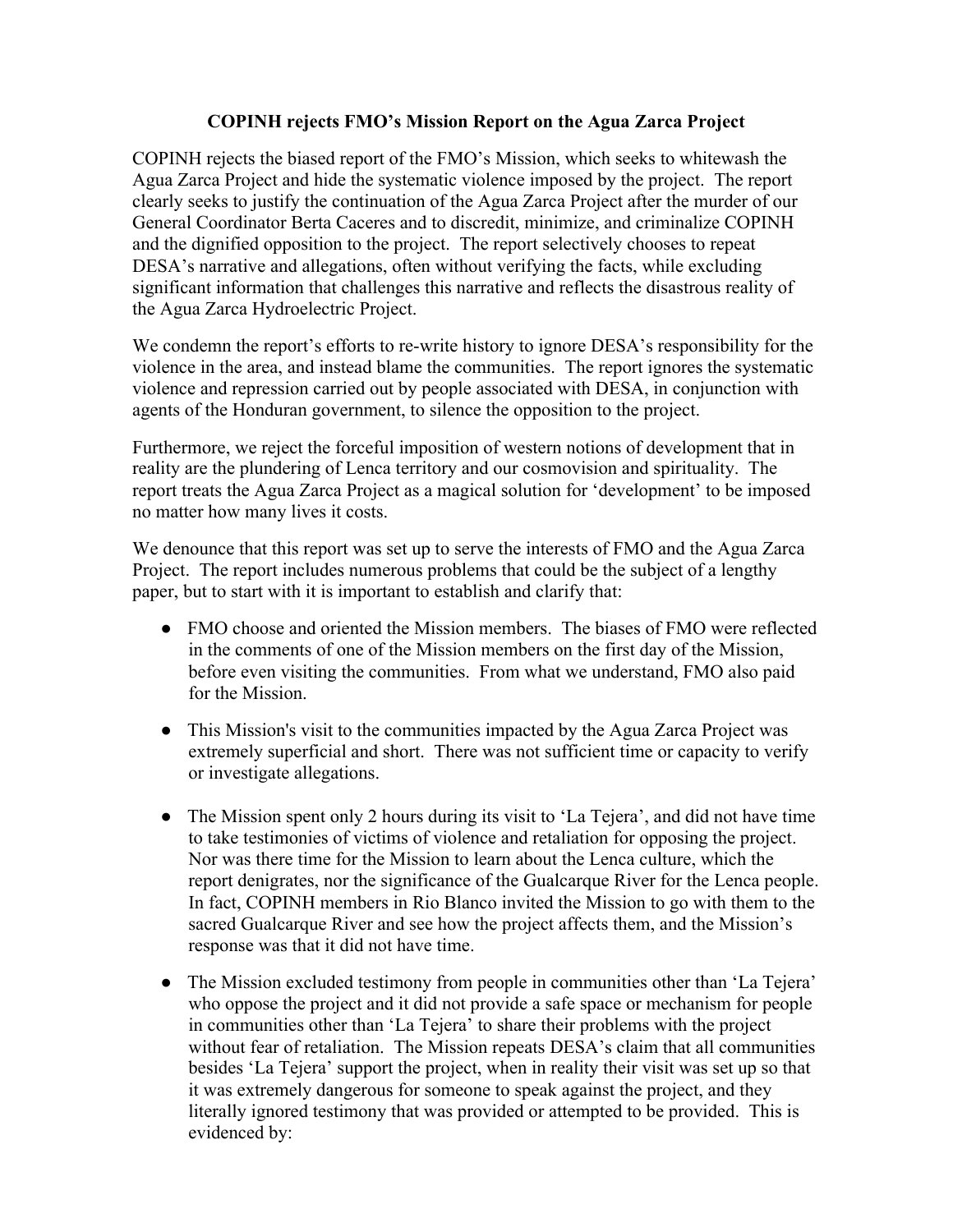- o The Mission completely ignored the testimony provided by a resident of Valle de Angeles who had his home burned for speaking out against the Agua Zarca project and was shot at by violent men connected to DESA in Valle de Angeles.
- o Despite being informed of the presence of violent men in Valle de Angeles who have a history of attacking and threatening those who oppose the Agua Zarca Project, the Mission choose to hold its only meeting with 5 affected communities in Valle de Angeles, making it extremely unlikely they would receive testimony against the Agua Zarca Project, given that one would be risking being subsequently attacked or shot to do so.
- o The Mission did not create a safe space or mechanism for people who oppose the dam in other communities to talk with them despite being warned of the violence and repercussions people in the region face for speaking out against the project. For instance, the Mission could have easily provided a phone number in the communities for people who wished to provide testimony but were afraid to do so given the circumstances of the meeting, to contact them for a confidential meeting. Yet the Mission failed to do this, despite COPINH informing them of the history of violence by men affiliated with DESA.
- o The Mission literally refused to take the testimony of persons with problems with DESA in San Francisco de Ojuera whose contact information was provided to the Mission and who even tried calling one of the Mission members.
- o By its own estimation, only 30 people spoke at the community meetings the Mission held, which supposedly represented 7 communities (La Tejera, El Barrial, Valle de Angeles, San Ramon, Santa Fe, La Estancia and Las Leonas). In La Tejera, 8-10 people spoke, so that leaves approximately 20- 22 people to represent 6 communities, about 3-4 people per community, and definitively not enough to determine the predominant view in a community. On the basis of this very limited sampling, and in complete disregard for the DESA employees or violent men associated with DESA who could have been present, the Mission makes far-reaching conclusions.
- The Mission failed to meet with important actors that would have provided important information about the human rights violations related to the Agua Zarca Project:
	- o The Mission did not meet with the Special Prosecutor for Indigenous Rights and Cultural Patrimony, despite COPINH's recommendation to do so, and the fact that this is the government entity prosecuting several legal cases related to the Agua Zarca Project, including the legal cases against the Mayor of Intibuca and the Vice Minister of SERNA for violating the Lenca people's right to free, prior, and informed consultation when providing the permits for the project.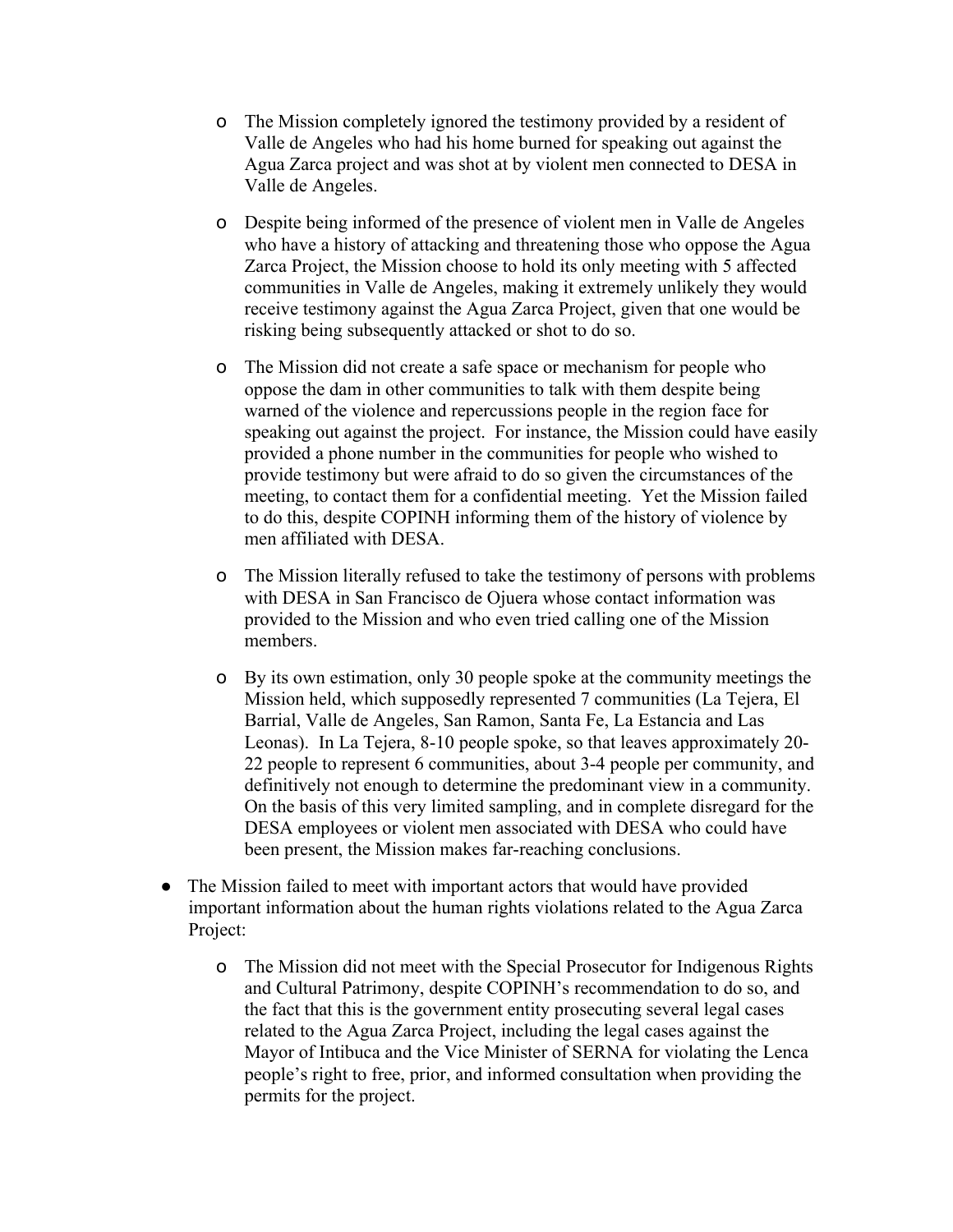- o The Mission did not meet with anybody investigating or prosecuting Berta Caceres' murder case, and the report does not even try to address the context and history of the threats against Berta Caceres.
- o Similarly, the Mission did not meet with the family of Berta Caceres, despite the fact that the report was motivated by the assassination of Berta. Luckily, one of Berta's daughters was at COPINH's center when the Mission came, but the Mission tried to leave before she could speak, and she had to request they listen to her.
- o The Mission did not meet with several other actors recommended by COPINH, including human rights organizations who have followed the situation.
- The Mission quotes the Mayor of La Esperanza about the 'need for private investment in the area,' despite that fact that his jurisdiction does not even include the project area.
- The Mission's report contributes to the criminalization of COPINH and the protests of the communities who oppose the imposition of the project by making assertions and repeating grave allegations on behalf of persons linked DESA without investigating or verifying the reality. The report does not even consider the criminalization campaign against COPINH by DESA and the Honduran government, despite the fact that COPINH has publicly denounced it and human rights organizations publicly criticized that the spurious charges against Berta Caceres for opposing the project, brought by DESA and the Honduran government.
- The report ignores the systemic nature of the violence, death threats, and repression by DESA employees and persons connected to DESA against those who oppose the project, the control they have in the region through violence, and the effect the repression has on if people are able to speak out against the project. The section on 'Allegations of Violence, Intimidation, and Corruption' is extremely superficial and does not consider nor investigate the majority of attacks. It is worth noting that:
	- o The report completely ignores the murders of William Jacobo Rodriguez and Maycol Rodriguez, both members of COPINH.
	- o The Mission did not take testimony of victims of violence or threats by DESA employees during its visit to Rio Blanco.
	- o The report ignores COPINH's public communiqués about threats, attacks, hit men and murders, as well as other public articles and interviews about the threats and violence in the region, as well as a document sent to the Mission detailing many of these incidents. A real analysis of the systematic repression and the hit men in the region would expose DESA as source of aggressions, violence, and terror.
	- o The report blames the victim. It literally attributes the violence in the region to the 'dissatisfaction of the community of La Tejera with the socialization process' and other factors, none of which actually explain violent incidents.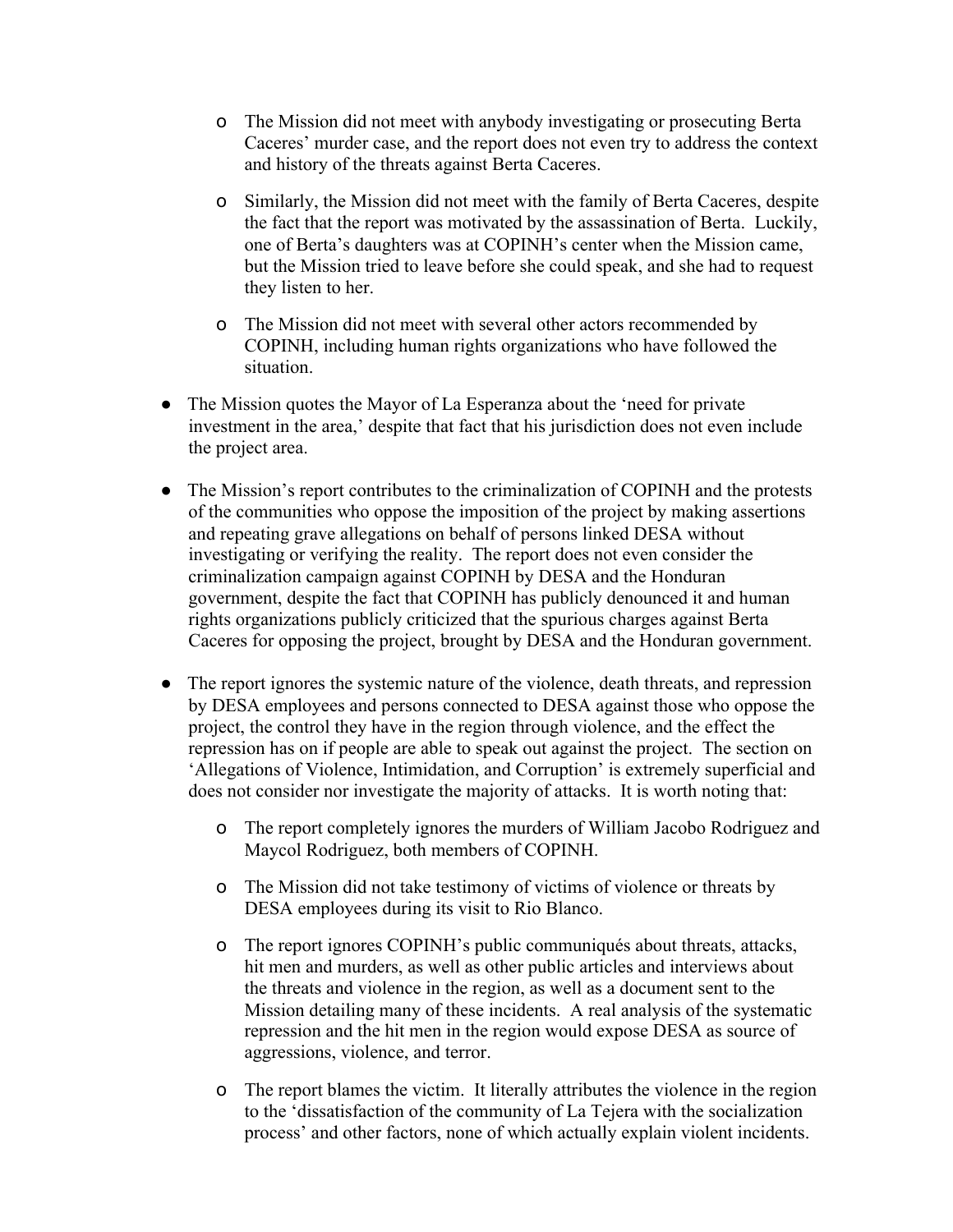It suggests the communities are violently attacking each other, while DESA has its head in the sand, and can express 'complete surprise' when one of its senior employees is indicted for the murder of Berta Caceres. The report does not even consider DESA as a cause of violence nor the implications of the fact that DESA employees and people associated with DESA have been threatening and attacking those who oppose the project for years. The report does not even try to investigate who is responsible for instigating and financing the violence.

- The report distorts and manipulates the concepts relating to international obligations in ILO Convention 169 and the UN Declaration on the Rights of Indigenous Peoples.
	- o There was not free, prior, and informed consultation nor consent for DESA's Agua Zarca Hydroelectric Project on the Gualcarque River. The report tries to justify this in several ways, but that does not change the fact that none of the actions by the Honduran state and DESA constitute a process in which the communities were able to make a free, prior, and informed decision. It is important to mention that the actions by the state took place after the approval of the project. Moreover, the report completely ignores that the Lenca people of Rio Blanco met in October 2010 to declare their rejection of a dam on the Gualcarque River, and again rejected the project during meetings with the mayor in 2011. The project was imposed in violation of the will of the Lenca people. The report ignores the 2010 rejection of the project, despite the fact they were informed of this on two occasions.
	- o Free, prior, and informed consultation is not something applied at the discretion of businesses, banks, or states. Honduras has ratified ILO Convention 169 and it is a binding international standard, meaning it is obligatory. The lack of compliance with this fundamental right of the Indigenous Peoples constitutes in and of itself an illegality.
	- o The responsibility of ensuring compliance with international conventions is not the exclusive responsibility of the state, it is also a responsibility of companies and banks. The fact that the Honduran government did not comply with the requirement of free, prior, and informed consent prior to authorizing the project means that banks, such as FMO, Finnfund, and CABEI, should not have signed contracts to finance to this project. We denounce that the report tries to excuse the behavior of the banks instead of examining the implications of the fact that they financed a project in flagrant violation of the rights of the Lenca people.
	- o The lack of a national law or regulation regarding the implementation of free, prior, and informed consultation is not an obstacle to complying with it. This international convention is a law in and of itself and should be respected.
- The report attempts to discredit information provided by COPINH, claiming lack of evidence or insufficient information. For instance, the report states *'The Mission*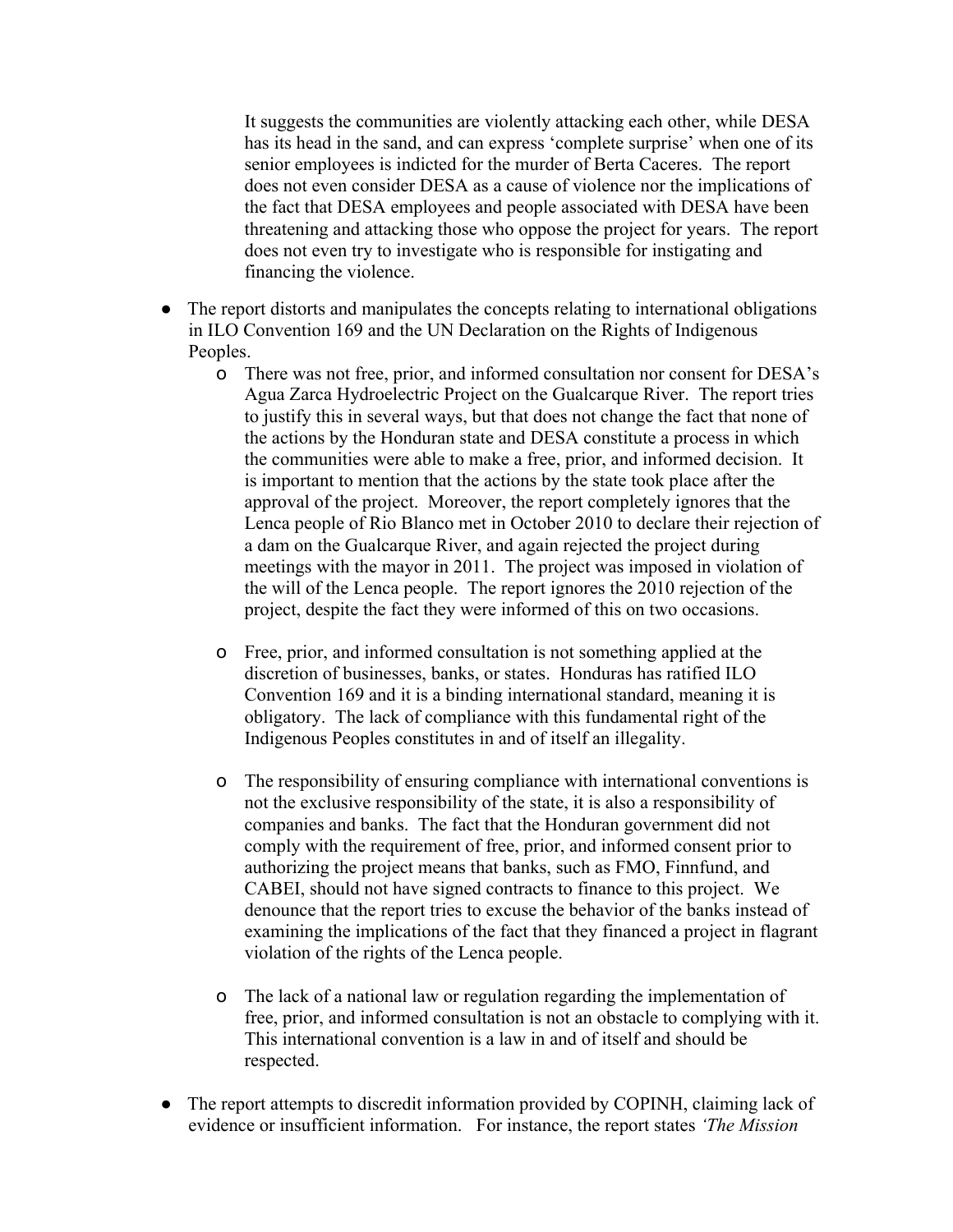*has not received any evidence supporting the falsification of signatures'* despite the fact that people whose signatures were falsified have denounced this in a video that is publicly available and COPINH sent the link for the video to the Mission. This is in stark contrast to its treatment of information from DESA and prior consultants; information from the prior consultants or DESA is repeated as fact, often without verification. This is illustrative of the imbalance and inequality that characterized the process of the report.

- Another example of this inequality in how information is treated is that the report falsely repeats the claim of prior consultants there are '*no traditional authorities in place'* in Lenca communities even though it then contradicts that by admitting COPINH informed them of the Indigenous Council and Council of Elders. Then it bizarrely claims *'The Mission was not informed of these bodies and did not have the opportunity to meet with them*' when COPINH in fact arranged a meeting for the Mission with the President of the Indigenous Council of Rio Blanco and other members of the Council as well as the Council of Elders spoke to the Mission during its visit to Rio Blanco.
- The report does not even try to understand Indigenous cosmovision or visions of development based on Indigenous self-determination and harmony with the river and Mother Earth. It does not even consider the right to self-determination about models of development. It operates on a western worldview that dismisses Indigenous culture, cosmovision, and way of life. The report is premised on the false assumption that the Agua Zarca Project is a magic bullet for 'development' and creates the false dichotomy between poverty or the project, despite the fact that the report itself admits the majority of jobs are short-term. We reject the imposition of western and colonial notions of 'development' that in reality are the plundering of our territory, spirituality, and cosmovision.

The report's clear bias results in a manipulation of reality to suit the interests of justifying the continuation of the project. The report's true interest in justifying the project despite the human lives taken is shown in its statement that *'The lenders could also have insisted on a more strategic and comprehensive communication management by DESA when opposition to the Project started to gain traction in the international domain. The failure by DESA to adequately and comprehensively manage information about the Project has allowed opponents to gain traction with their campaign, garner significant international support and open access to networks of resources. This has had a corollary negative reputational impact on the lenders.'* We ask what concern is there for the negative impact on the lives of those murdered and their families? Is the problem actually the grave violations of human rights or the international attention these have generated?

No report will change the fact that human beings have been violently killed for opposing the Agua Zarca Project. Nor does the report change the fact that this project flagrantly violates the right of the Lenca people to free, prior and informed consultation and consent, as well as our right to defend our sacred river. Even if banks cannot understand why the river is sacred, that does not give them the right to denigrate our rights and culture. Even with its manipulations, the report cannot change the reality that this project was illegally